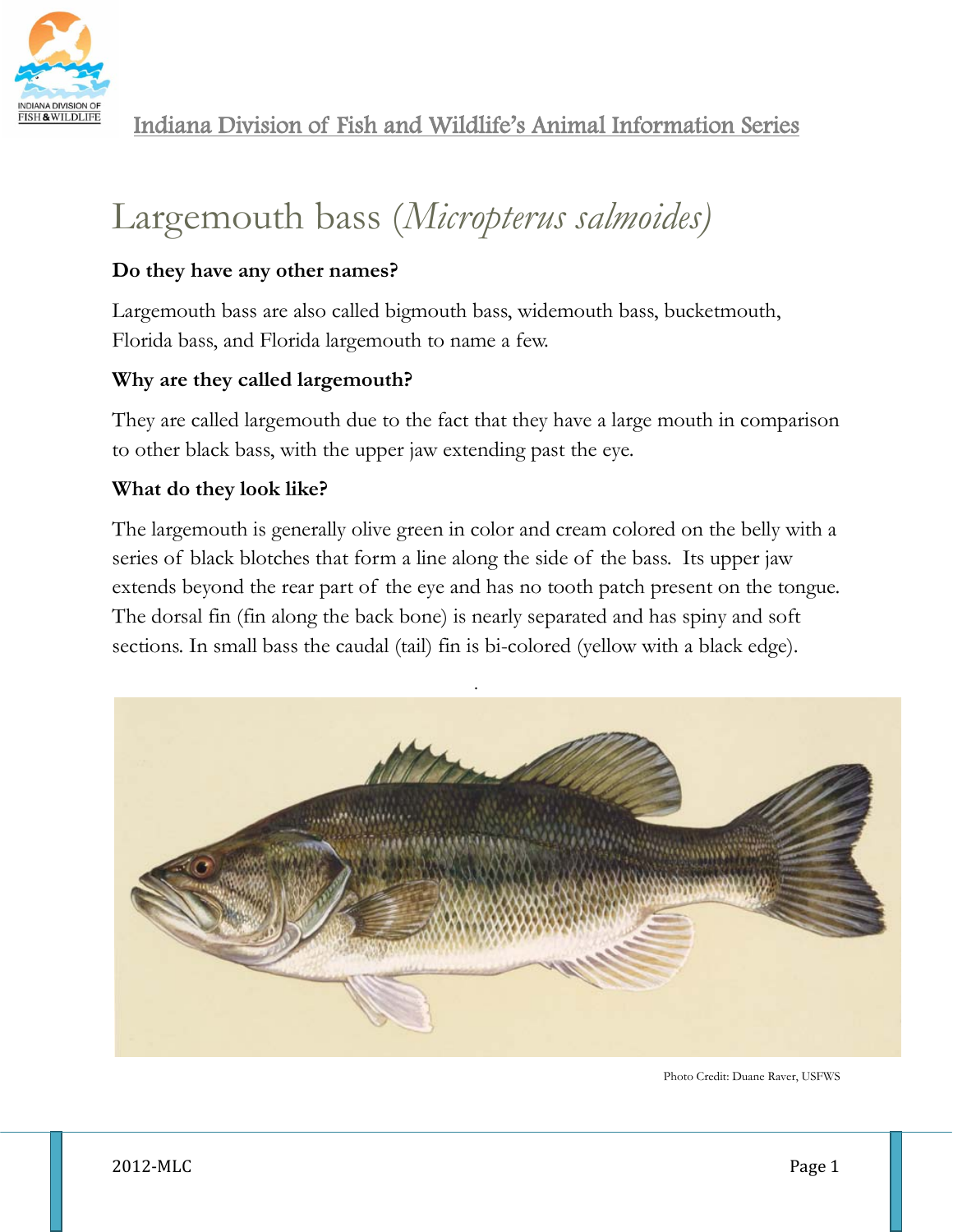#### **Where do they live in Indiana?**

Largemouth bass are found almost everywhere in Indiana from ponds to large rivers. They are most abundant in lakes and man-made impoundments but can also be found in deep, quiet pools of streams.

## **What kind of habitat do they need?**

They prefer warm, moderately clear waters that do not have a noticeable current.

## **How do they reproduce?**

Largemouth bass begin nesting in the spring after the water temperature has reached about 65 °F.



Nests are built by the males in water anywhere from 1 to 15 feet deep. Almost any type of bottom may be used for nesting but gravel is preferred. In reservoirs the nests are usually located in inlets; in streams they are located in sloughs or the deeper and quieter parts of pools. Largemouth bass never nest where there is a current or wave action. The eggs are fertilized by the male as they are deposited onto the floor of the nest. The eggs hatch in three to four days depending on water temperature. The fry begin to feed five to eight days after hatching and remain in a tight school until 26 to 31 days after hatching (when they are about one inch long). The male largemouth bass remains with the schooling young a little while for protection.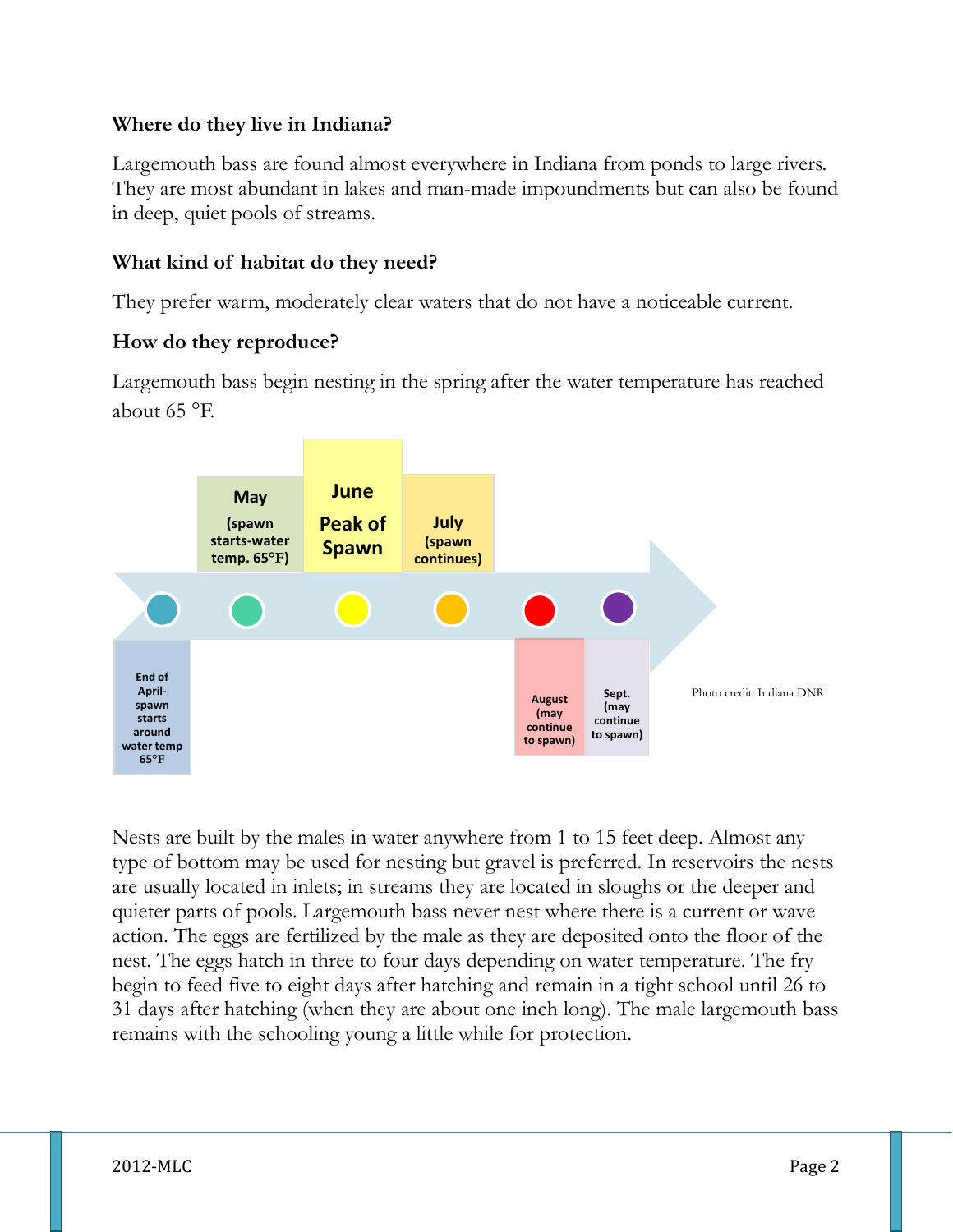## **How old are they when they reproduce?**

Largemouth bass can reproduce when they are 2 years old.

## **How long do they live?**

Largemouth bass on average live up to 10 to 12 years but can reach ages of around 14 years.

#### **How fast do they grow in Indiana?**

Growth is variable depending on location and population conditions. In turbid or overpopulated waters, bass 4 years old could still be less than 10 inches long as opposed to well-managed waters where a bass can grow around 5.5 inches in the first year alone. Largemouth bass in favorable conditions can reach lengths of about 16 inches in their fourth year. Adults are typically 10 to 20 inches long and weigh 0.5 to 4.5 pounds. They can reach sizes of 8 pounds, however.

#### **What do they eat?**

Largemouth bass spend the day in deeper waters or lurking about logs and other cover and move into the shallows in the evening to feed. Young bass eat crustaceans, insects, and insect larvae. Adults mostly feed on fish, crayfish, and large insects. They will also eat frogs and other small animals that fall into the water. Largemouth depend on forage fish populations, mainly bluegill, redear sunfish, and gizzard shad, and a delicate population balance exists between the predator and prey species.

#### **What eats them?**

Largemouth bass are eaten by other fish, herons, osprey, eagles, raccoons, and humans, to name a few.

#### **Are they safe to eat?**

Largemouth bass are one of the tastiest fish you can find in Indiana but you may be wondering if they're safe to eat. Wild caught fish are just as healthy for you as most commercially bought fish and in many cases are healthier. You have probably heard about the fish consumption advisories and wonder if any Indiana fish are safe to eat. *The fish consumption advisories that are posted are based on a model that people are consuming 8 oz. of fish on 225 days each year over 70 years.* Most people do not eat fish anywhere close to that amount. However, any meat you consume will have some risk associated with it.